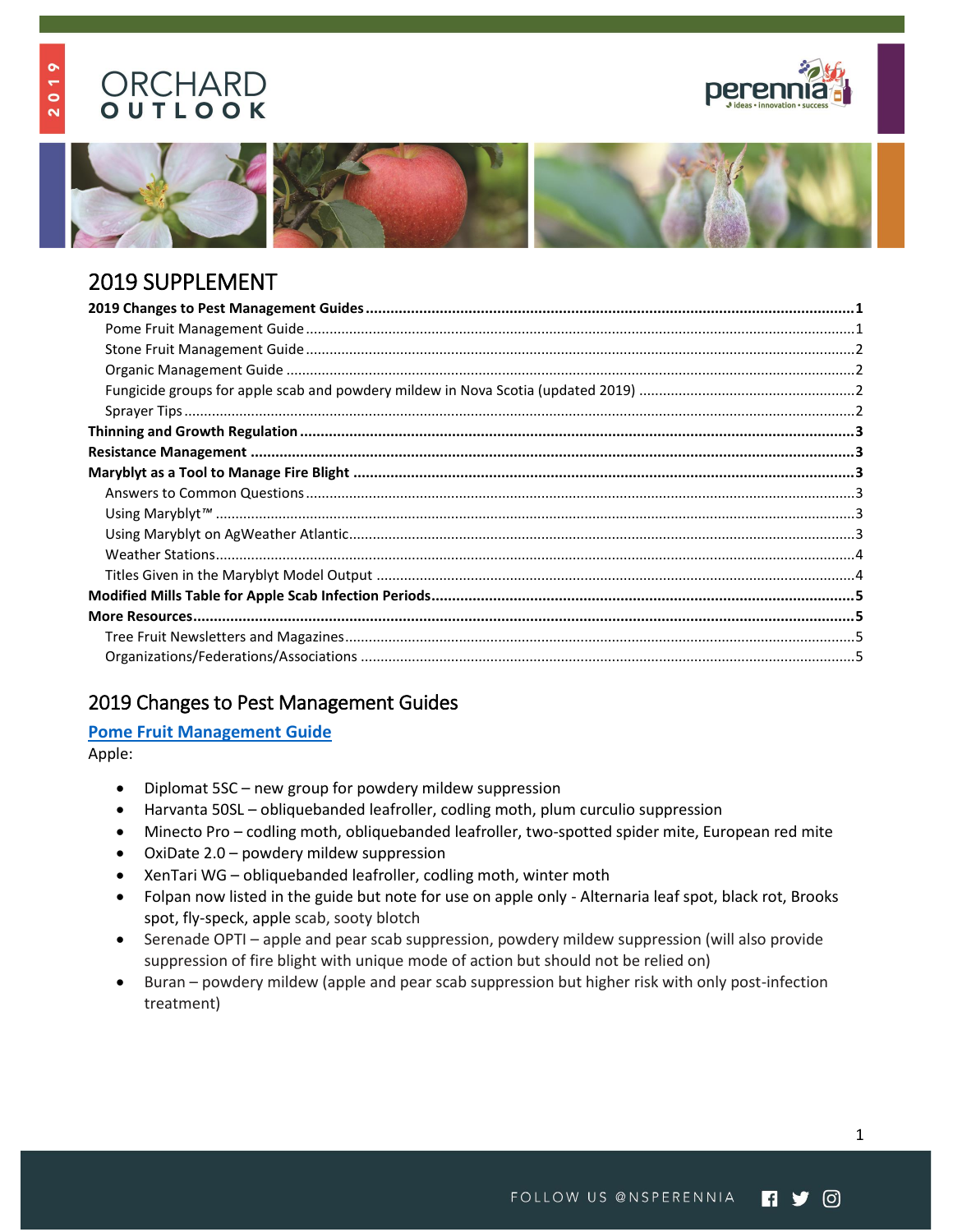Pear:

- Harvanta 50SL plum curculio, codling moth
- Kopa European red mite, two-spotted spider mite
- Minecto Pro European red mite, two-spotted spider mite, plum curculio, pear psylla

### <span id="page-1-0"></span>**[Stone Fruit Management Guide](https://www.perennia.ca/wp-content/uploads/2018/03/2019-Stone-Fruit-Spray-Guide_Final.pdf)**

Peach:

- Parasol Flowable peach leaf curl at dormant and fall
- Kopa (insecticidal soap), mites, aphids
- Serenade OPTI brown rot suppression only but new group for resistance management
- Regalia Maxx brown rot and powdery mildew suppression only but new group for resistance management
- Malathion label expanded for spotted wing drosophila pending label release

Plum:

- Kopa aphids, European red mite
- Serenade OPTI brown rot suppression but new group for resistance management
- Regalia Maxx brown rot suppression only but new group for resistance management
- Malathion label expanded for spotted wing drosophila pending label release

#### Sweet Cherry:

- $\bullet$  Kopa black cherry aphids
- Parasol Flowable bacterial canker at dormant and fall
- Serenade OPTI brown rot suppression but new group for resistance management
- Regalia Maxx brown rot and leaf spot suppression only but new group for resistance management
- Malathion label expanded for spotted wing drosophila pending label release

Sour Cherry

- Parasol Flowable bacterial canker at dormant and fall
- Serenade OPTI brown rot suppression but new group for resistance management
- Regalia Maxx brown rot and leaf spot suppression only but new group for resistance management
- Malathion label expanded for spotted wing drosophila pending label release

#### <span id="page-1-1"></span>**[Organic Management Guide](https://www.perennia.ca/wp-content/uploads/2018/03/2019-Organic-Spray-Guide_Final.pdf)**

Apple

- Kopa two-spotted spider mite
- OxiDate 2.0 apple scab suppression, powdery mildew suppression, partial suppression of fire blight
- Double nickel suppression of fire blight
- Serenade OPTI suppression of fire blight, suppression of powdery mildew

#### <span id="page-1-2"></span>**Fungicide groups for apple scab and powdery mildew in Nova Scotia (updated 2019)**

- <https://www.perennia.ca/wp-content/uploads/2018/03/Fungicide-Groups-in-Nova-Scotia.pdf>
- Serenade OPTI was added as a new fungicide group and table style was updated.

#### <span id="page-1-3"></span>**Sprayer Tips**

Consider how you can save money on sprays this year by improving coverage and reducing waste. Is it time to change your nozzels? There are more recommendations in the article, "[Six smart tips for better spray](https://www.goodfruit.com/six-smart-tips-for-better-spray-management/)  [management](https://www.goodfruit.com/six-smart-tips-for-better-spray-management/)." I also recommend videos by Exploding Sprayer Myths including Episode 9: Airblast Air.

 $\mathfrak{p}$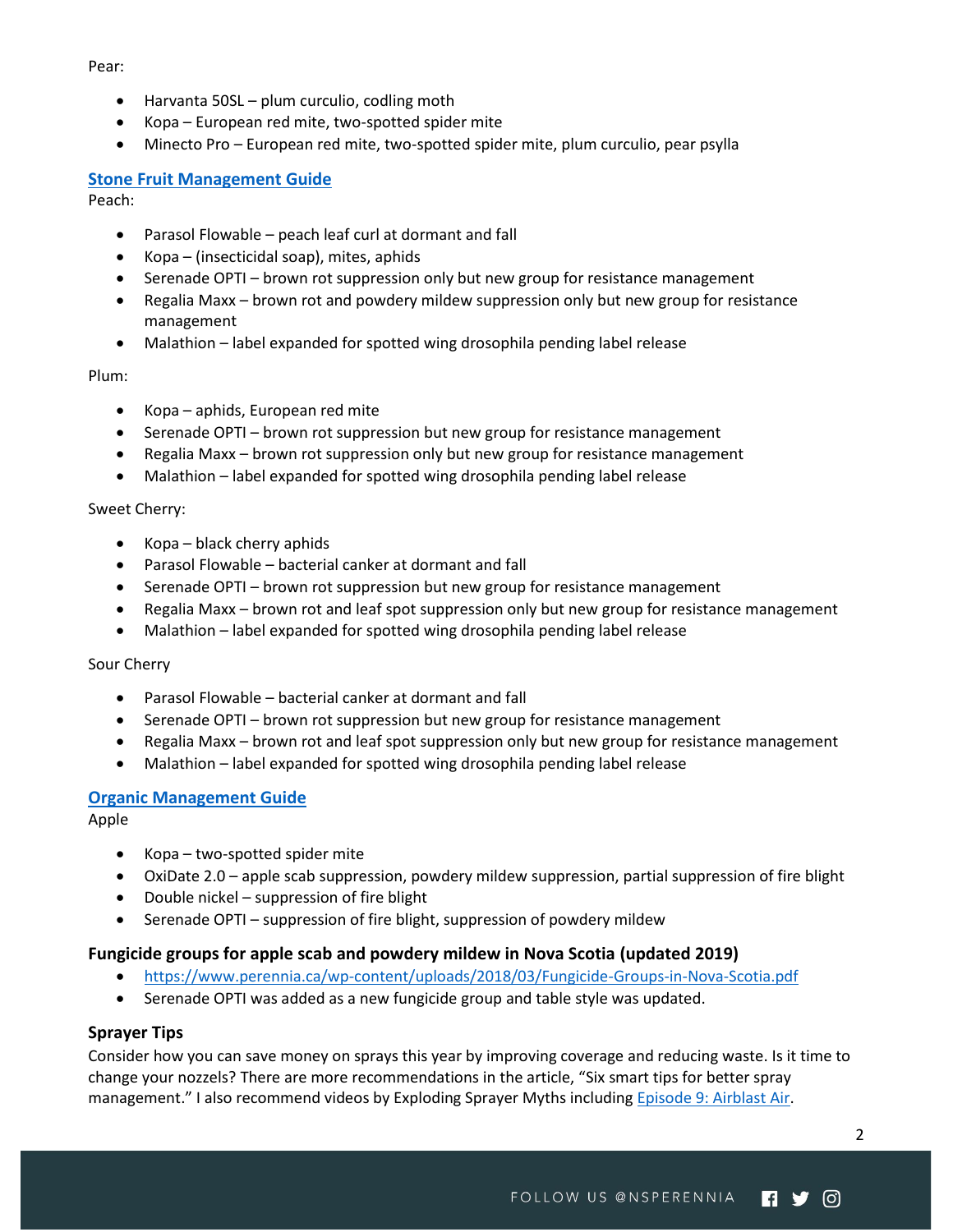## <span id="page-2-0"></span>Thinning and Growth Regulation

Stay tuned for a new management guide.

### <span id="page-2-1"></span>Resistance Management

Over time the efficacy of a fungicide or class of fungicides can diminish to the point where it no longer provides effective control of scab. Naturally within a given population of scab spores there will be a small number of spores that have the capability of resisting the killing action of the fungicide. The surviving spores pass on the resistance by means of reproduction and over time this population of resistant spores increases with additional applications of the fungicide. Resistance Management Steps that growers can take to prevent or delay the development of fungicide resistance are:

- 1. Obtain early season scab control which means starting a fungicide program at green tip.
- 2. Make sure that your sprayer is calibrated at the beginning of the spray season so that good coverage is obtained and spray material is applied at the recommended rate.
- 3. Spray according to stage of tree development/ weather conditions and not by the calendar.
- 4. When possible use a fungicide with multi-site activity, those in the M group.
- 5. When using a fungicide with a single site activity apply it with a half-rate or even full-rate of a multi-site fungicide.
- 6. Do not apply more than two back to back sprays of a fungicide class with a single site activity and try to limit application of that class to no more than four per growing season.
- 7. When possible avoid applying fungicides for post infection or curative activity.
- 8. Do not apply reduced rates of fungicides with single site activity.
- 9. Avoid every other row application of fungicides with single site activity.
- 10. Make use of sanitation methods to reduce overwintering inoculum.

### <span id="page-2-2"></span>Maryblyt as a Tool to Manage Fire Blight

### <span id="page-2-3"></span>**Answers to Common Questions**

Periods with high fire blight bacterial populations are defined by Maryblyt as having an Epiphytic Infection Potential (EIP) greater than 100. A notification will be sent to the Orchard Outlook contact list when the EIP approaches 100 for apples and pears based on data from all publicly accessible weather stations in the Valley.

Want to learn more about fire blight? [An article by the Plant Management Network](http://www.plantmanagementnetwork.org/pub/php/research/2010/fire/) was recommended by a local grower because it offers clear answers to common questions.

### <span id="page-2-4"></span>**Using Maryblyt***™*

Maryblyt<sup>™</sup> is a computer program for predicting infection events and symptom development for most phases of fire blight epidemics in apples and pears. Daily information on temperature, rainfall and other weather events along with key observations on apple or pear bud development are needed. The Maryblyt software can be downloaded at the following address: [http://grapepathology.org/maryblyt.](http://grapepathology.org/maryblyt) Weather data must be input manually.

### <span id="page-2-5"></span>**Using Maryblyt on AgWeather Atlantic**

At the time of publication, funding was secured to re-instate AgWeather Atlantic but the website is not yet available. If AgWeather Atlantic becomes available, find the maryblyt model and choose your nearest weather station on the AgWeather Atlantic website: http://atl.agrometeo.org/indices/category/pommes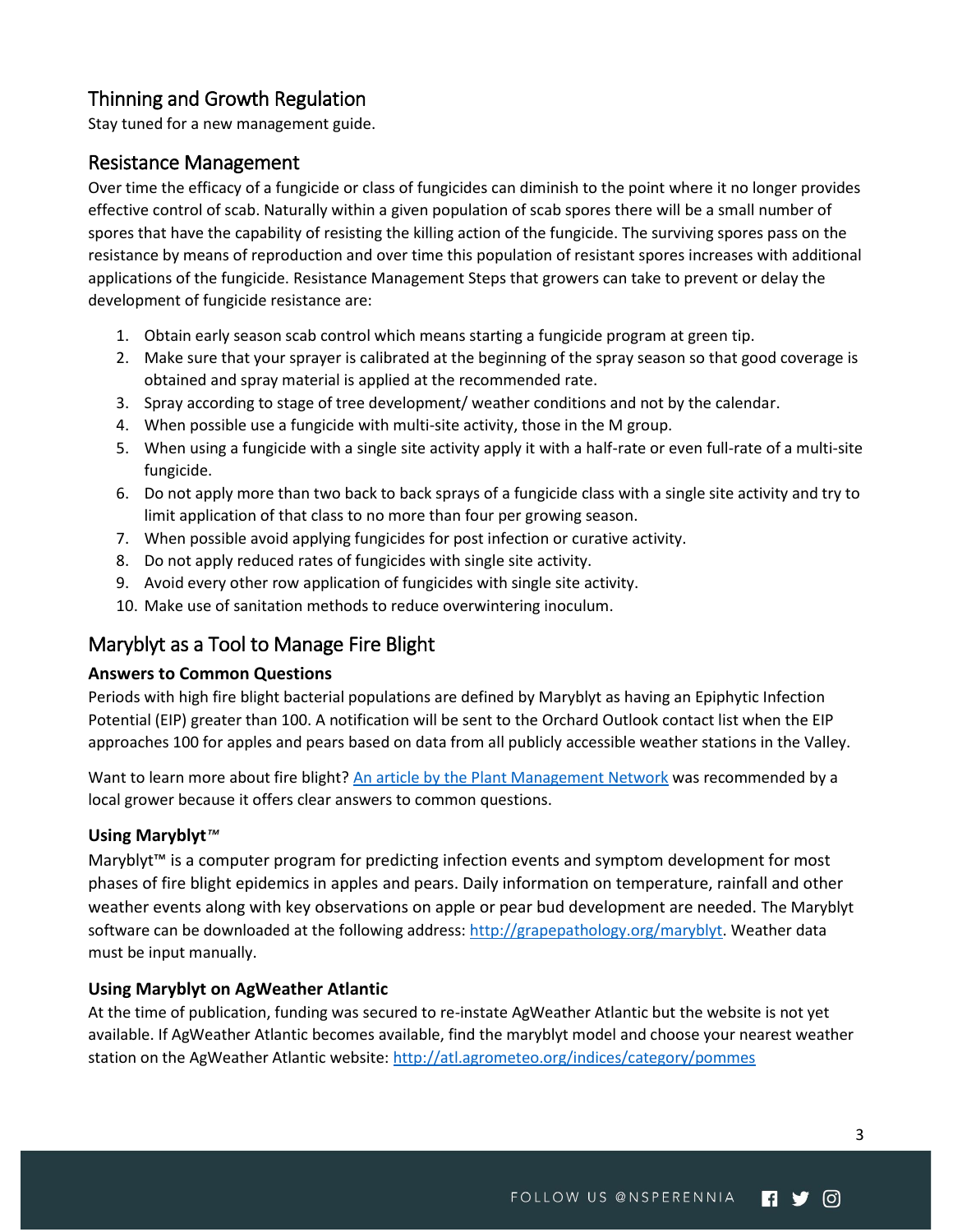Maryblyt in AgWeather Atlantic allows producers to view infection conditions real time via the nearest weather station to their farm. This should improve fire blight control by allowing infection conditions to be updated on a constant basis as quickly as new weather data becomes available. A fire blight risk rating for your farming operation is generated after you input information into the model. Results will help determine when and if to spray, helping to optimize spray applications.

Quick Tips

- Fill in green tip and first bloom dates but leave petal fall blank. Click apply.
- Scroll down to first bloom where the model output will begin.
- Temperature and rain values are editable. Always click 'apply' to accept changes.

| Real time                           | 2018-04<br>First bloom<br>01 | 0.1<br>$- - - 1$                        | 7.3<br><b>A - - - - - - 1</b> | 3.7            | 3<br><b><i><u><u><u><b></b></u></u></u> <u></u> </i> </b> | $\Box$         | $\Box$         |                          | $+ - + -M$ | 0            |  |
|-------------------------------------|------------------------------|-----------------------------------------|-------------------------------|----------------|-----------------------------------------------------------|----------------|----------------|--------------------------|------------|--------------|--|
|                                     | 2018-04-02                   | $- - - -$<br>$-3.6$<br>-----            | .<br>3<br>American and        | $-0.3$         | -------<br>$\circ$<br>home more of                        | $\Box$         | $\Box$         | $\sim$                   | $+ - + -M$ | 0            |  |
|                                     | 2018-04-03                   | ------<br>$-5.1$                        | -------<br>7.3<br>base and    | 1.1            | --------<br>$\mathbf 0$<br>be a more and                  | $\Box$         | $\Box$         | $\sim$                   | $+$        | 0            |  |
|                                     | 2018-04-04                   | .<br>0.9<br>Report Follows              | 15.1<br>has a server of       | 8              | -------<br>14<br>for a series and                         | $\Box$         | $\Box$         | $\sim$                   | $+ - + -M$ | 1            |  |
|                                     | 2018-04-05                   | ------<br>$-4.6$<br><b>Long Comment</b> | 5.7<br>$1 - - - - - 1$        | 0.6            | prices that you have the top<br>o<br>$1 - 1 - 1$          | $\Box$         | $\Box$         | $\sim$                   | $+ - + -M$ | 1            |  |
|                                     | 2018-04-06                   | $-5.9$<br><b>Source and and the </b>    | 3.4                           | $-1.3$         | $\overline{\mathbf{2}}$<br>for a series and               | $\Box$         | $\Box$         | $\sim$                   | $+ - + -M$ | 1            |  |
|                                     | 2018-04-07                   | .<br>$-0.3$<br>.                        | 4.8                           | 2.3            | --------<br>з<br>handle and a                             | $\Box$         | $\Box$         | $\overline{\phantom{a}}$ | $+ - + -M$ | 1            |  |
| Predictions<br>shown in<br>red rows | 2018-04-08                   | $-1$                                    | 3.06                          | 1              | $\mathbf 0$                                               | $\blacksquare$ | $\blacksquare$ |                          | $+ - + -M$ | 1            |  |
|                                     | 2018-04-09                   | $-5$                                    | $-1$                          | $-3$           | $\circ$                                                   | $\blacksquare$ | $\blacksquare$ | ٠                        | $+$        | 1            |  |
|                                     | 2018-04-10                   | -8                                      | 5                             | $-1.5$         | $\circ$                                                   | $\blacksquare$ | $\blacksquare$ | $\blacksquare$           | $+$ ---L   | 1            |  |
|                                     | 2018-04-11                   | $-4.67$                                 | 7                             | 1.2            | $\circ$                                                   | $\blacksquare$ | $\blacksquare$ |                          | $+ -1$     | 1            |  |
|                                     | 2018-04-12                   | $-5$                                    | 9                             | $\overline{2}$ | $\circ$                                                   | $\blacksquare$ | $\blacksquare$ | ٠                        | $+ -1$     | $\mathbf{1}$ |  |
|                                     | 2018-04-13                   | $-1$                                    | 6                             | 2.5            | $\mathbf{o}$                                              | $\blacksquare$ | о              |                          | $+$        | 1            |  |
|                                     | 2018-04-14                   | -3                                      |                               | 1.5            | O                                                         | г              |                |                          | $+ -1$     |              |  |

### <span id="page-3-0"></span>**Weather Stations**

The weather stations in the Valley are currently in Greenwood DND, Kentville AAFC, Port Williams, Grafton, and Morristown.

### <span id="page-3-1"></span>**Titles Given in the Maryblyt Model Output**

**Dew**: Choose if dew is present on tree leaves

**Spray**: Choose if a streptomycin spray is applied

**B** = Bloom

**H** = Cumulative heat units > 18.3°C, only significant when EIP > 100

- **W** = Wetting event
- **T** = Average temp  $> 15.6$  °C

**R** = Risk (low, moderate, high, infection)

**BBS** = Blossom blight symptoms predictions

**CBS** = Canker blight symptoms predictions

**SBS** = Shoot blight symptoms predictions

("a" corresponds with infection #1, "b" with infection #2 etc)

**Note**: Trauma blight entries are not an option in AgWeather Atlantic